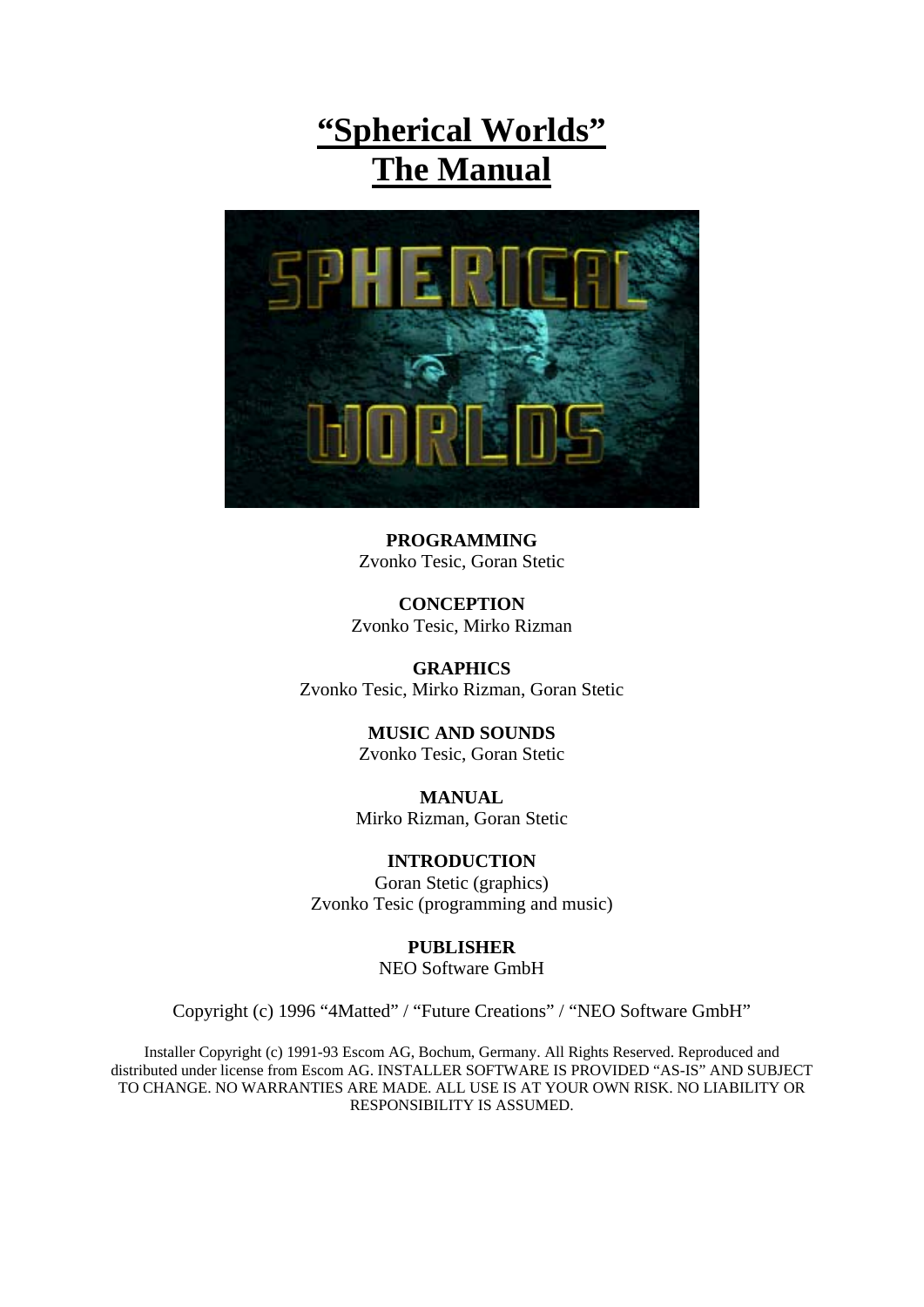# **1. TABLE OF CONTENTS**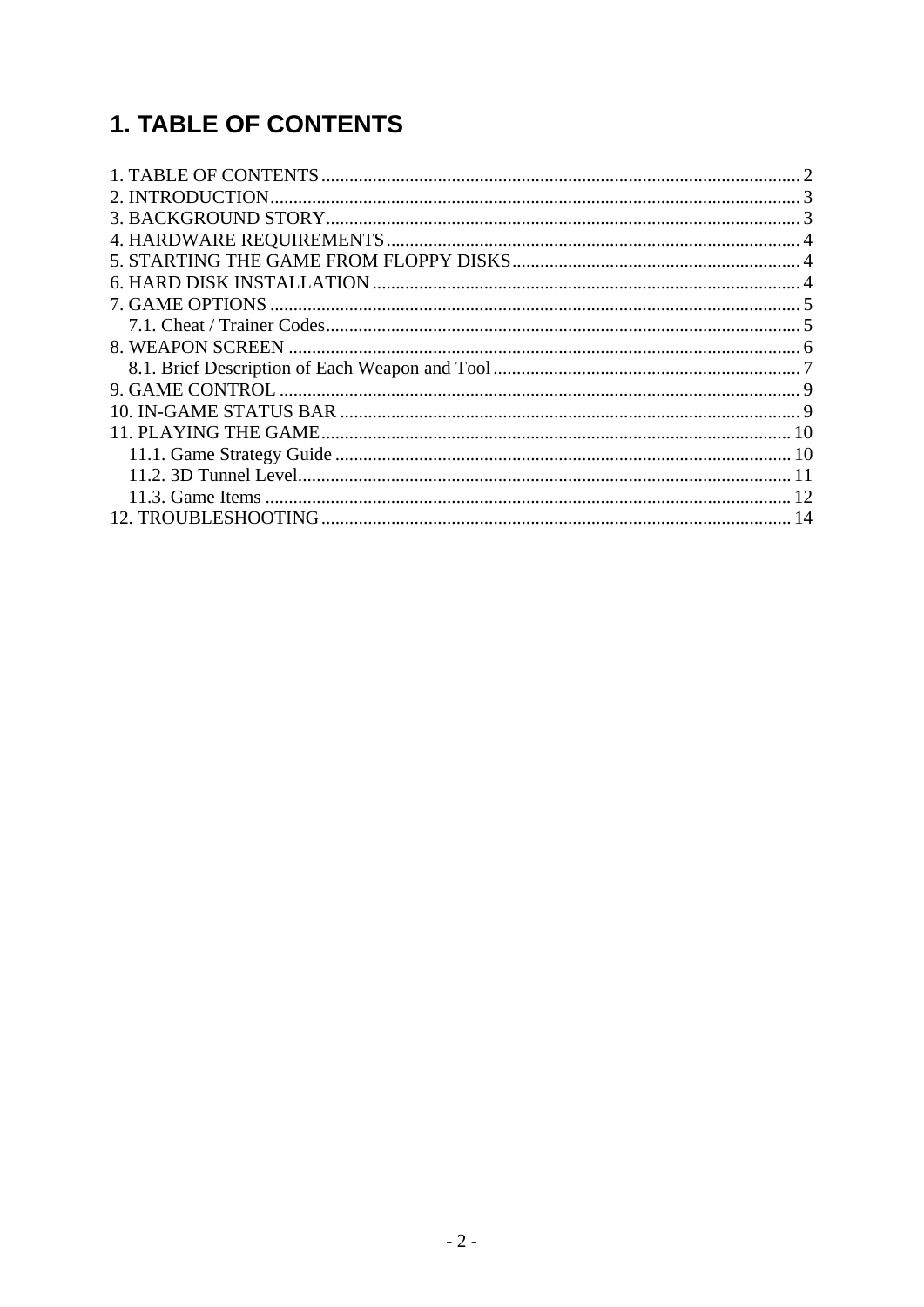# **2. INTRODUCTION**

### Greetings player!

In front of you now stands "Spherical Worlds", a shooter game for Amiga which will, we hope, entertain you for a long time, with features like animated story introduction, smooth 8 way scrolling playfield, fast action, lots of explosions, lasers, missiles, weapons and similar tools, great sound effects and music, 3D tunnel flight, and much, much more. Blast them all, and have fun!

In this game you will experience one of the possible events that might happen in the future.

## **3. BACKGROUND STORY**

In the distant future, the other planets colonized by Earth were on their remarkable way of growth in all the branches of science, culture, politics and economy. Ancient knowledge was understood and accepted. Human race has found a new energy resources, space travel was no longer a problem. They lived more or less happily for many years to come.

Then, one day, colony's space communication systems started receiving strange readings on their instruments. Day and night, computers attached on special communication systems were trying to decode those readings. As the time passed, messages were more and more logical. So they found a pattern. Message was comprehensible. It was the message coming from an alien ship, containing information about its current position and heading. It was coming towards Earth. Intentions of those aliens were unknown. The Council of colonies decided that information is highly restricted for public for the time being. Enormous efforts were invested in course of establishing any form of communication with aliens. Decades have passed since. No reply messages were received.

Then suddenly all sensors, satellites, communication systems were overloaded with the same messages as before. But now the message coming from the alien spaceship was saying that they are a few light years away from the Earth. Communication was established on friendly basis. Those aliens were interested in planetary research in this sector of universe. Earth was also included. For many years they were helping human race to progress and develop in all society and science matters. Those days people were living happily and lively, many children were born to live and prosper.

On March 25th, 4530 all contact stopped. People and colony governments were confused. Last message in all colony planets, states, cities was:

### *"LARGE SPHERICAL OBJECTS ARE ENTERING EARTH ATMOSPHERE..."*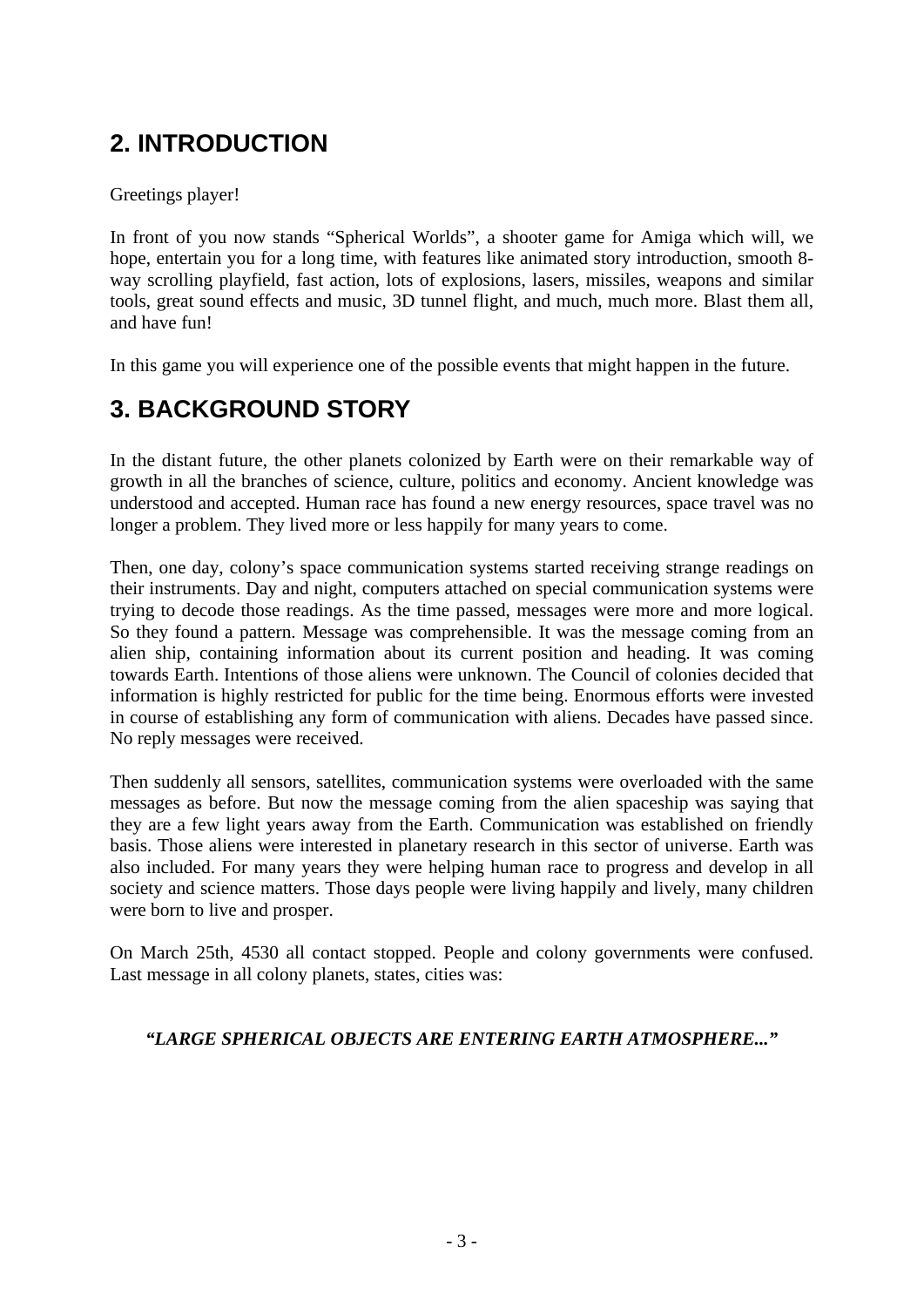## **4. HARDWARE REQUIREMENTS**

"Spherical Worlds" is game designed for whole Amiga family computers (A500, A600, A1000, A1200, A2000, A3000 and A4000). Your Amiga must have at least 1 MB of memory for game to work. If you have exactly 1 MB of memory (mostly Amiga 500) it is possible that computer will warn you with "NOT ENOUGH MEMORY TO LOAD DATA" message. In this case, you must turn off all additional hardware e.g. floppy drives, hard disk, printer and similar devices, which may occupy memory of your computer. Also, you should not start any other program at the same time when you start the game.

If you have more than 1 MB of memory or faster Amiga, "Spherical Worlds" will use your additional hardware, such as turbo-boards, memory expansions, hard disk, extra floppy drives and so on and will display more enemies, more bullets and more special effects. For more information read the section 12 (troubleshooting).

If you're running the game in an emulator such as WinUAE, we recommend you use an **A1200 configuration with 4 MB of Fast RAM** and install the game on hard disk for faster loading.

## **5. STARTING THE GAME FROM FLOPPY DISKS**

If you are playing the game from floppy disks, boot the computer from disk one, when you wish to see the intro or boot from disk two when you want to play the game. If you have more than one floppy drives, you may insert game disks in them and you won't have to swap disks. If you experience any problems during the use of extra floppy drives, read the section 4.

# **6. HARD DISK INSTALLATION**

"Spherical Worlds" can be easily installed on hard disk. To be able to install the game on hard disk, you must have more than 1 MB of memory. This is because hard disk uses memory of your computer to function. Additional information can be found in section 4. Amiga Workbench must be fully installed on your hard disk, because installation of "Spherical Worlds" requires some libraries, and Amiga-DOS CLI commands. If you get any error during the installation of the game, it is likely you don't have full version of Workbench. In this case, reinstall the Workbench, and repeat the procedure. So, here is the hard disk step-by-step installation procedure:

- Load the Workbench
- Insert DISK 3 of "Spherical Worlds" and double click on disk 3 icon
- Window will appear with install icon. Double click on "SWinstall" icon

Installation starts. Standard Amiga installer utility is used. If you already have installed some programs, you know the procedure.

If you are less experienced user, here follows a description for you:

After the installer loads, first click on PROCEED WITH INSTALL to continue with installation. After another question click again on PROCEED icon. After that, you will be asked to enter path where the game should be installed. Default destination is "Work:" if it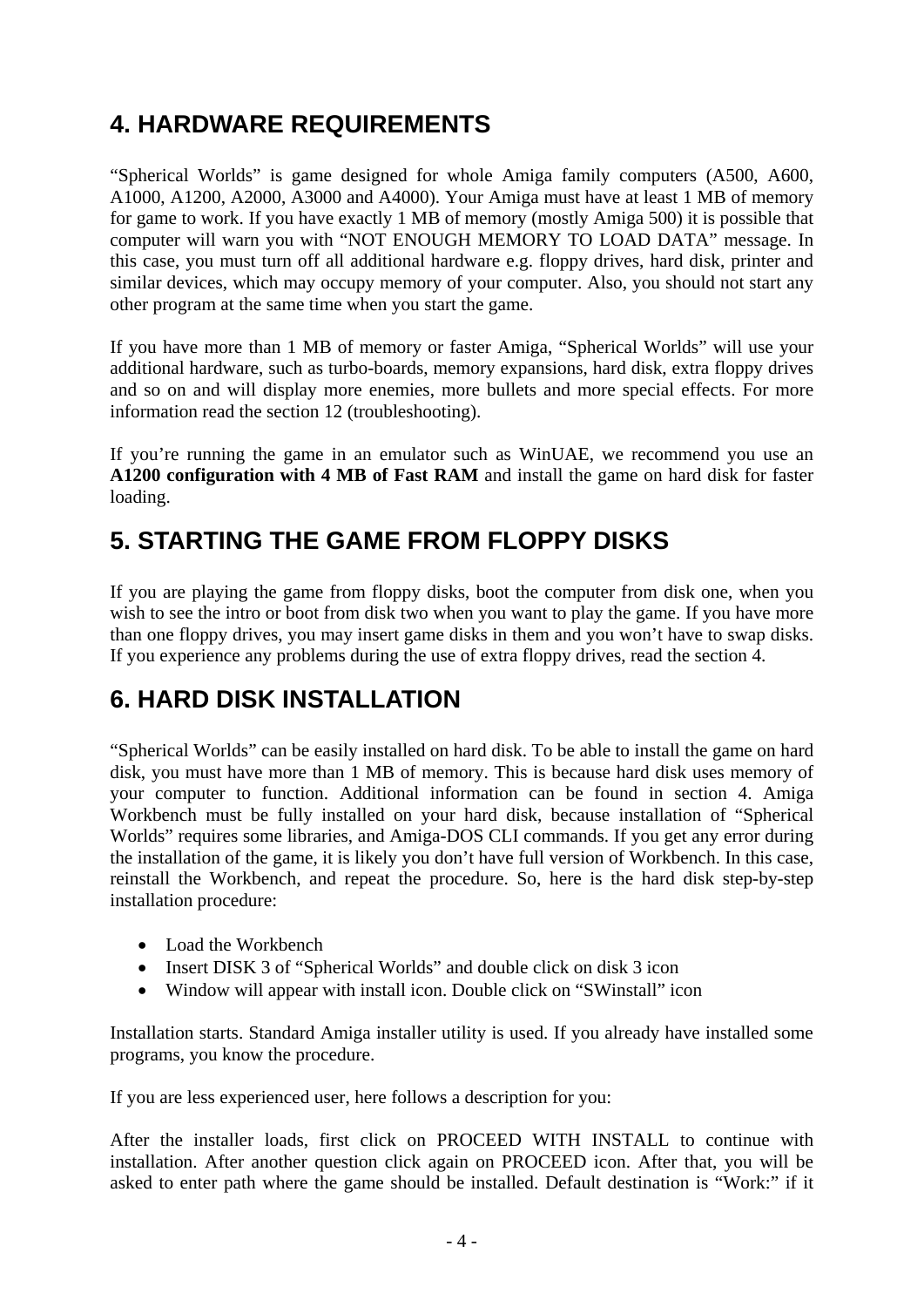exists. When you select path, click again on PROCEED icon. New directory, named "SW" will be created, and you don't need to make it yourself.

For example, if you have selected "DH1:Games" game will appear as "DH1:Games/SW". After path selection, you will be asked to select your Workbench environment. This will create game icons designed for your Workbench. Use HELP option or "Read Me" file for more information, or just select "4" if you are not sure. The selection will not affect the game, just the Workbench icons. Now, the only thing you have to do is to insert disks when the program asks you. After you have finished with install you may remove floppy disks from drives, reboot and "Spherical Worlds" is ready for playing from hard disk. If you wish to see introduction, double click on "Intro" icon. If you wish to play the game double click on "Spherical Worlds" icon.

## **7. GAME OPTIONS**

When the game starts you will hear music and a few pictures will be displayed. Pictures can be skipped by pressing fire on joystick or keyboard. When the menu appears, you can choose an option from it, or you can wait to see hi-score table and more pictures. You may press fire button to get back to menu anytime. Menu has the following options:

- START GAME
- ENTER TELEPORT CODE

First option speaks for itself. Second option gives you ability to skip levels you have passed previously playing the game. If you click on this option and if the code was displayed it will be erased and you may enter a new one. Use keyboard to enter code, press BACKSPACE key to correct errors and press RETURN key when finished. In the game you will get codes after every two levels. Read further in the manual how to get teleport code.

## *7.1. Cheat / Trainer Codes*

If the game is too hard for you to play, you can use the following teleport (cheat) codes. These codes **include all weapons and map scanner** so you don't have to buy them. You can still buy extra lives and rockets in the weapon screen though.

### **Teleport/level codes with all weapons included**

**Level 01:** HPPIAADD **Level 03:** HPPOACJH **Level 05:** HPPOAEJJ **Level 07:** HPP0AGJL **Level 09:** HPPFAIAC **Level 11:** HPPOAKJP **Level 13:** HPPOAMJB

**Note:** If you are using teleport codes you may not see some animation sequences, pictures and bonus 3D tunnel level – as they may appear between some levels. You may also miss the opportunity to earn up to 40000 credits in the 3D tunnel level by collecting orange energy balls. So complete each level to be sure to see them.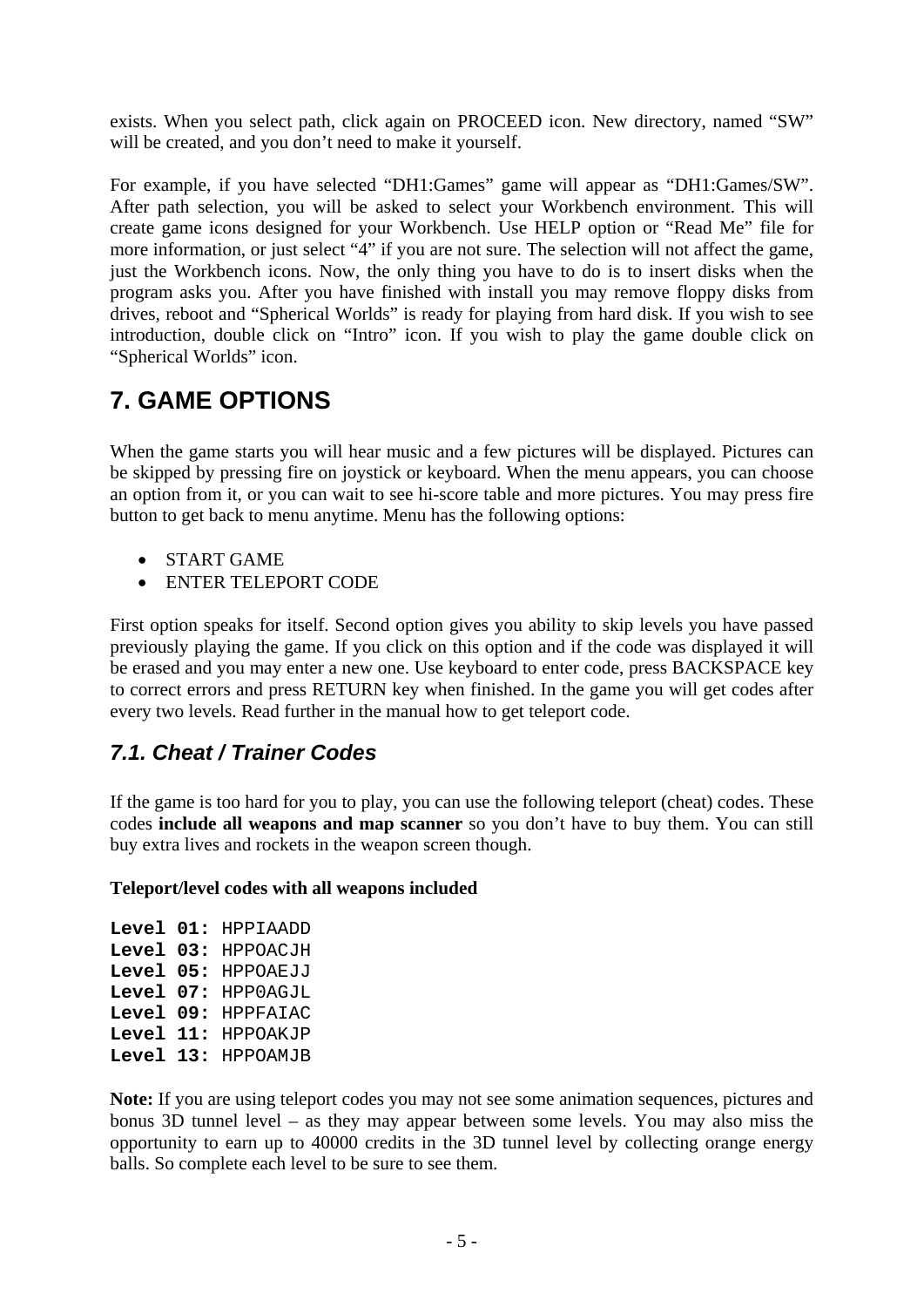# **8. WEAPON SCREEN**

You can enter WEAPON SCREEN every time between the levels of the game. On the weapon screen you can buy different weapons and tools, which will make your spherical droid more dangerous and you'll be able to blast the enemies easier, cut your way through the walls, see the map of the territory, etc. To buy a weapon you must collect credits (see the section 11) during the game. Every weapon/tool has a price. According to your credit amount it will display only weapons and tools which you can buy at the time. To choose weapon use joystick left and right or use keyboard cursor keys left and right.



First picture box represents cost of each weapon (e.g.12760 above). Move weapon-cursor to desired weapon and look at this box to see the price.

Second picture box has three smaller icons. First (top one) icon is used to buy chosen weapon. Second (middle one) icon is used to get some info about chosen weapon. Third (bottom one) icon is used to exit weapon screen.

Third picture represents the amount of your credits (e.g. 78450 above). To choose option use joystick up, down and fire button to confirm, or use keyboard cursor keys up, down and right shift to confirm option.

To complete all levels it is essential you buy the **Map Scanner**, **Laser Charger** and **Laser Cutter**. Other weapons are optional so buy them if you have extra credits to spare.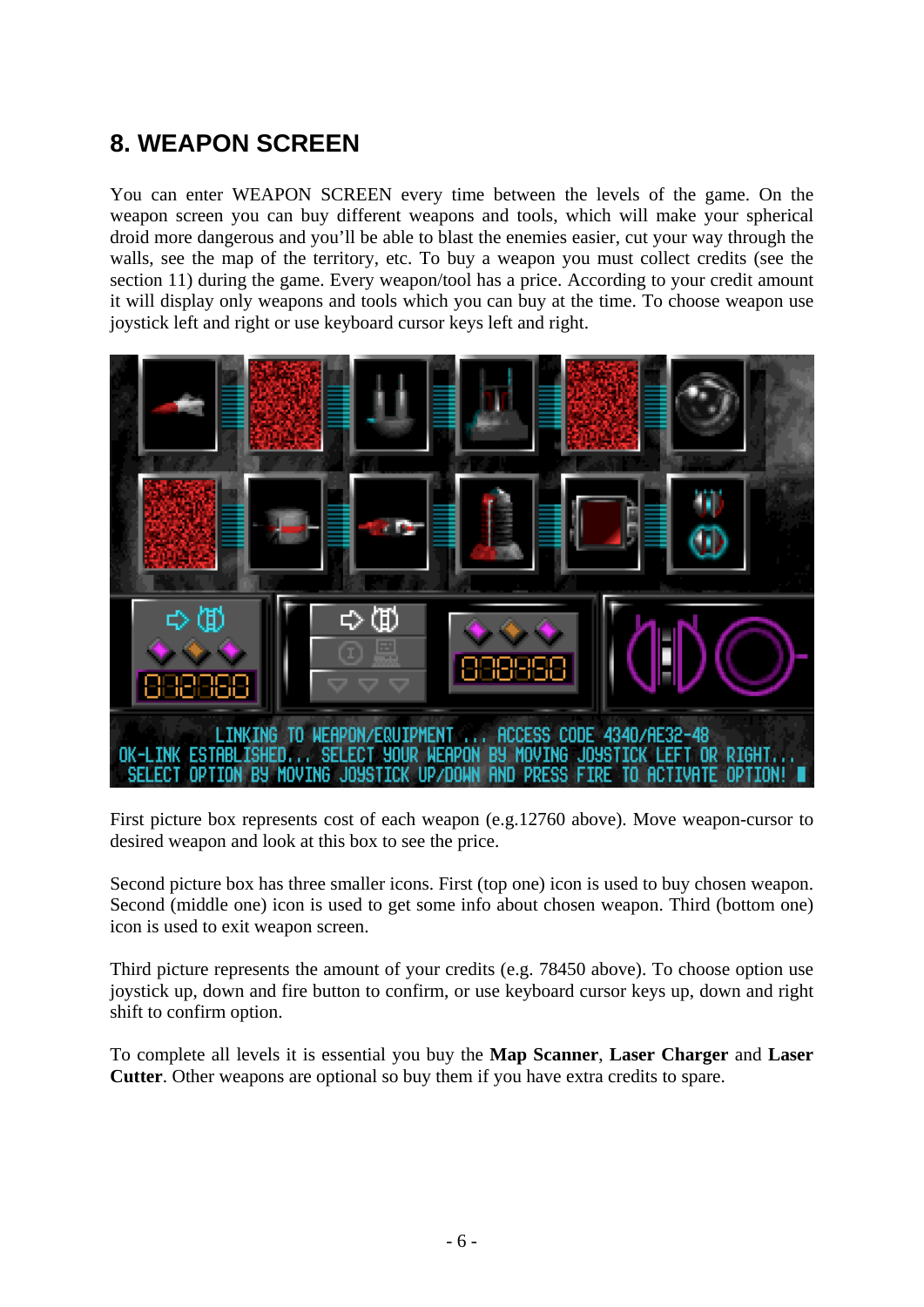## *8.1. Brief Description of Each Weapon and Tool*



### **GUIDED MISSILE**

It will seek and destroy your enemies, which are not always the nearest but more powerful and dangerous to you. It will fly above walls and it is the only weapon that can destroy enemies on the other side of the wall. For the given price you will get 3 missiles. Press SPACE to launch it.



### **FAST RATE MACHINE GUN**

This weapon is upgrade to standard machine gun. It provides faster and wider firing. It's more effective than the ordinary machine gun you start with. Press F2 to select it.



#### **2-WAY FIRE**

It will fire big bullets in front and behind you. It has slower firing rate but damages enemies more than the machine gun. Press F3 to select it.



#### **ROTATING LASER LAUNCHER**

Big rotating bullets that bounce of walls and also spread when fired, with little bit slower firing rate but good damage to enemies. Press F4 to select it.



#### **FLAME BULLET LAUNCHER**

Launcher with wide spread fire. It has fast firing rate, good efficiency, but shorter range. Press F5 to select it.



#### **BOUNCING BALLS**

Fast firing rate weapon which fires balls that bounce from walls and enemies and provides multiple damage. Press F6 to select it.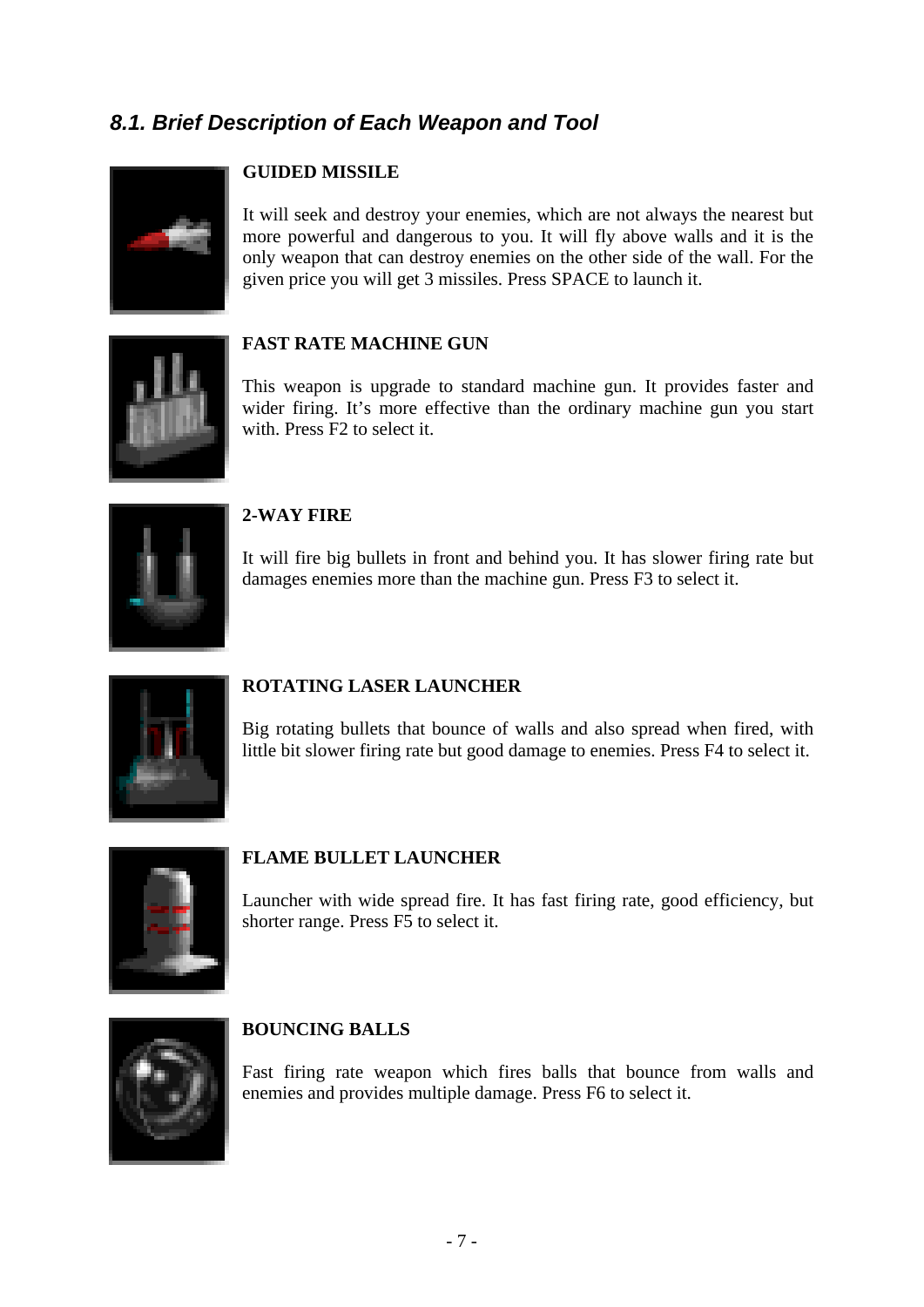

### **LASER CHARGER**

Similar to bouncing balls except it fires laser beams and has longer lasting bouncing effect. Also, beams fly faster and therefore provide you with a protection from distance. It is probably the most effective general-purpose weapon you will use in this game so we recommend you get one as quick as possible. Press F7 to select it.

### **ROTATING SHIELD**

Fires bullets in four directions and rotates around spherical droid, protecting it from lots of enemies. Press F8 to select it.



### **8-WAY PLASMA "STAR" SHIELD**

It is similar weapon to rotating shield, but more efficient and more powerful. Press F9 to select it.



### **LASER CUTTER**

Main purpose of laser cutter is to cut through damaged walls or walls left by enemies. This is essential on higher levels as you won't be able to complete them without this weapon. This should be one of priorities on your buy-list right after the laser charger. It can be used against enemies but generally is not good for anything except cutting walls. Press F10 to select it.



### **MAP SCANNER**

This piece of equipment will show you the map of surrounding area. When used you'll get a screen where walls will be marked as black and doors as red. Flashing dot indicates your position. Blinking arrows show you directions in which the map continues. Our suggestion to you is to buy this first because without it you'll be lost on some levels. Press M to activate it.



### **EXTRA LIFE**

The name speaks for itself. If you are in trouble and don't think that you can complete next level (and have enough credits), buy yourself an extra life. It will show in the game status bar.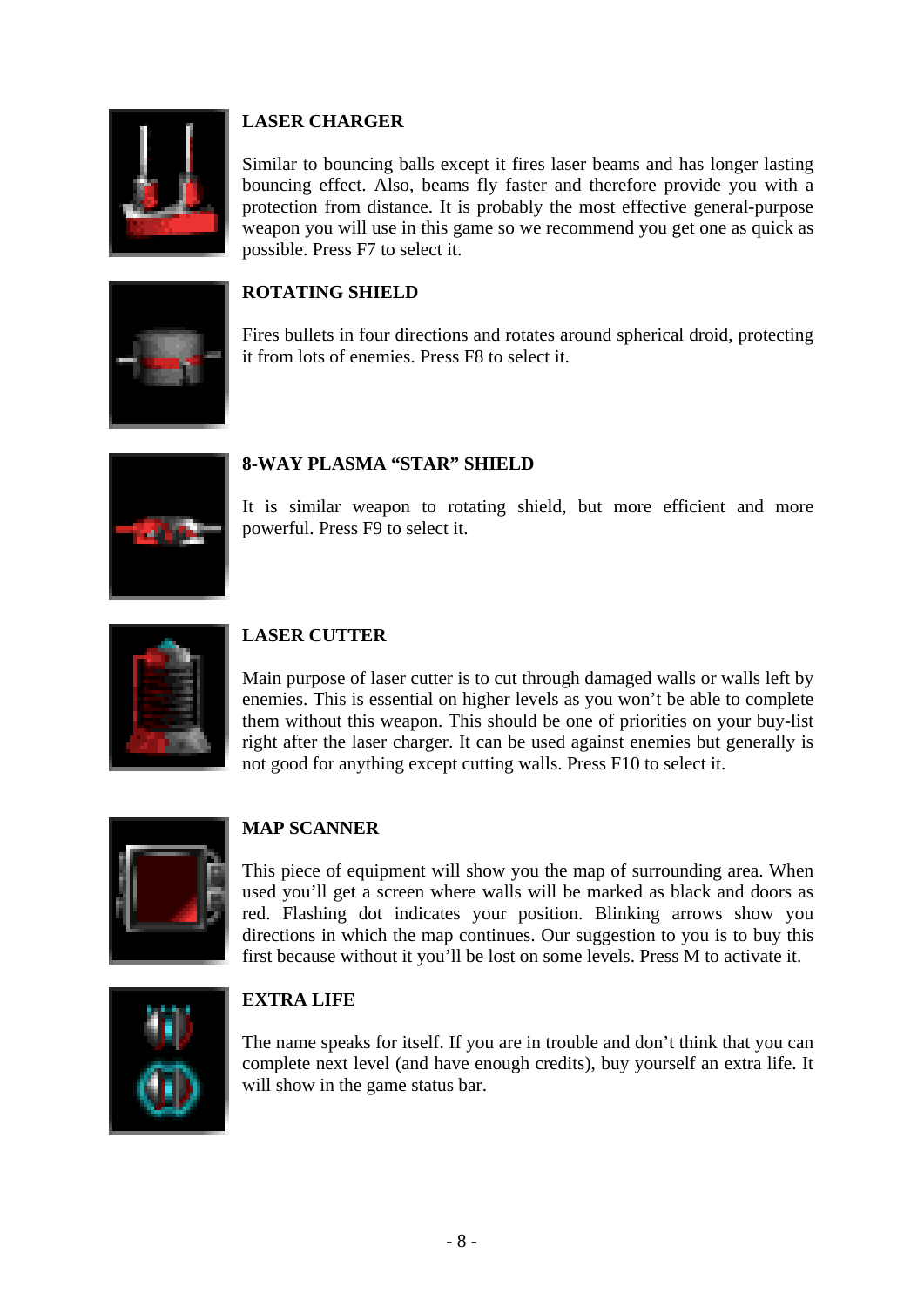## **9. GAME CONTROL**

To control your spherical droid you can use joystick or keyboard. Keyboard controls are **cursor keys** (below DEL and HELP key) and **right Shift** key as FIRE. **We strongly recommend you to use joystick** if you wish to have better and reliable control of your droid.



To change weapons use function keys **F1** to **F10**. If the weapon is not installed you will hear "CLICK" sound. Weapons are sorted as in weapon screen, starting with key F2 which activates FAST RATE MACHINE GUN. F1 is default MACHINE GUN. To fire missile press **SPACE** key. If missile can't lock on target "BEEP" sound will be played. If you fired all of your rockets this key will be ignored. Use **M** key to get the map. To exit map press **M** key again or you can exit by pressing **ESC**, **SPACE**, **M**, **right SHIFT** or **fire button** on your joystick. Use **HELP** key to activate nuke (this weapon can only be found in game itself, not in weapon screen). If you want to pause the game, press **P** key. Screen will become darker, and the game will stop. To return back to the game press **P** key again. Press **ESC** key to lose all lives (if you want to abort your playing and return to the main menu).

## **10. IN-GAME STATUS BAR**

During the game you can monitor your score, number of keys, lives, energy, and other indicators which will provide you all necessary information about your spherical droid.



A blue horizontal bar represents your energy, and it will decrease every time you are hit by enemies or by enemy bullets. An orange horizontal bar represents temperature of your cannons. If you shoot too much a bar will increase to maximum and you'll be unable to use the weapon for some time (until your cannons cool down). Release fire button to cool down your guns. Score is representing a number value of killed enemies.

Digits representing the number of door keys are separated by columns (:). First number represents number of "regular" keys. Second represents number of keys marked with "1". Third goes for "2", and fourth for "3". Next follows the number of guided missiles which can be activated with SPACE BAR. Finally there is a number of your lives. It decreases every time your energy comes to minimum. Number of lives can be increased by picking up 'EXTRA LIFE' item, or by buying it in the weapon screen (you can find more information in other sections of this manual).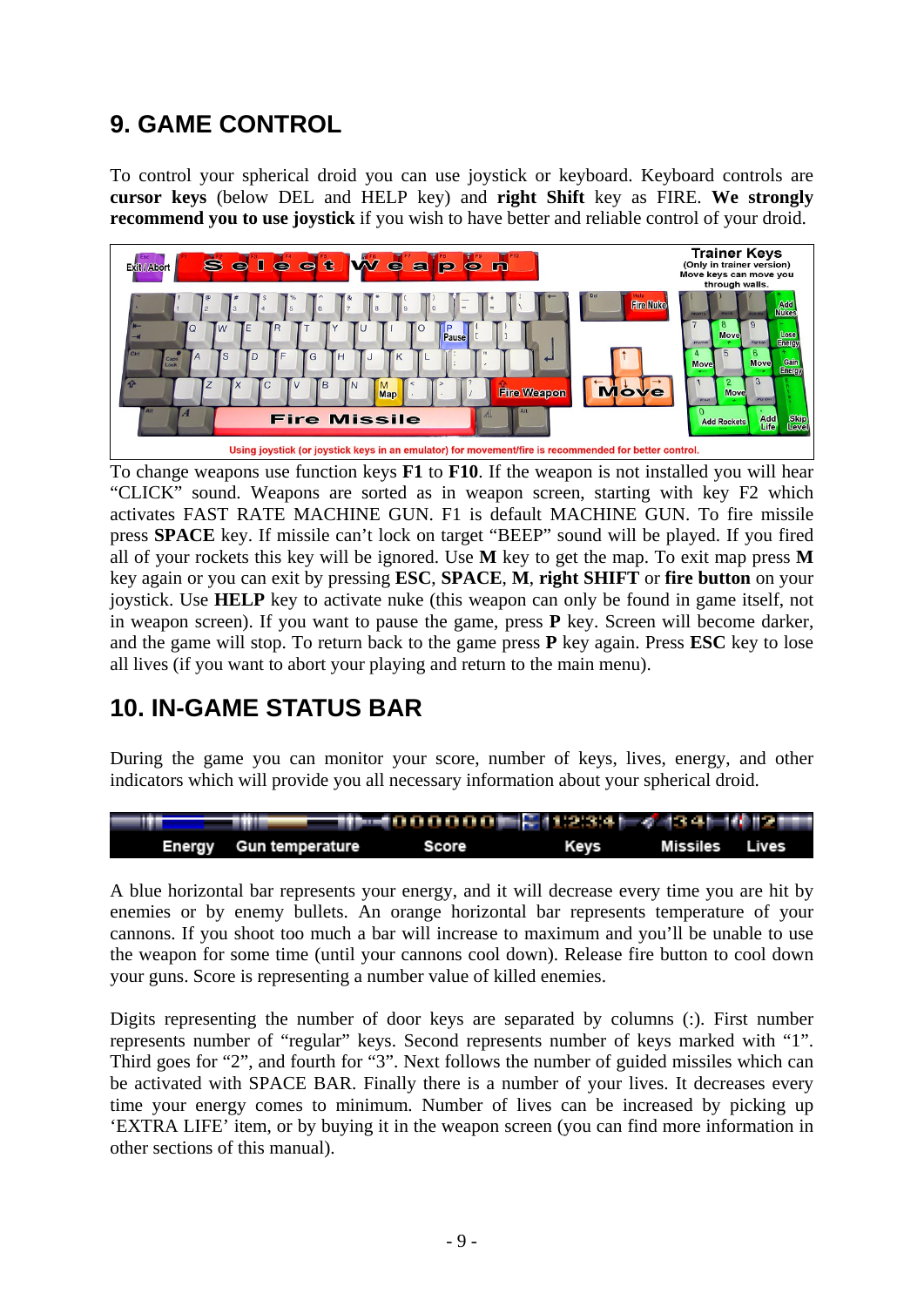**NOTE:** If you see a "+" in the place where you should see the number of keys or the number of lives that means you have more than 9 of them. If you see a "++" in place where you should see the number of missiles that means you have more than 99 of them.

# **11. PLAYING THE GAME**

When you choose START GAME a picture with mission description will appear. Wait until small joystick appears in upper left corner of the screen and press fire button when you are ready to start. In game you can press ESC key to choose between CONTINUE GAME or RETURN TO MAIN MENU. If you choose CONTINUE GAME the game will continue from the last saved position. Other option returns you to game menu. If you have a high score you'll be asked to enter your name for the list of best players.

After you return to the main game menu screen take a look at TELEPORT CODE to see a level code. Remember this code (or write it down). This way you will be able to continue the game next time from the nearest position to the one where you were killed. Note that this code also contains information about weapons you bought so you can have them until the end of the game once you buy them. After every level you will be asked if you want to enter a weapon screen or CONTINUE. Before entering new level (if you are playing from floppy disk) sometimes you will be asked to change the disks. Then insert appropriate disk, and press fire button on your joystick.

## *11.1. Game Strategy Guide*

Here are a few tactics to help you complete the game easier.

First of all collect as many credits as possible. You will need them, especially in the first few levels to buy necessary weapons and tools. 3D tunnel between levels can give you up to 40000 credits if played properly so don't miss that opportunity.

First tool you should buy is a **Map Scanner** to make sure you're not lost on certain levels. Next you should get **Laser Charger** as it is one of the most effective weapons against enemies. Finally, you should buy **Laser Cutter**.

**Map Scanner** is useful mostly for maze-type levels where you can easily become lost or for previewing if one path is worth checking out and has no dead-ends.



**Laser Charger** can be used effectively

by shooting it at the walls and then releasing the fire button and letting the laser bounce of the walls until it hits the enemy. If you are in a small room and the enemy is chasing you, then you may fire laser in front of you, release the fire button and let the laser bounce back to the enemy. If the enemy is behind the wall and there is a gap where you can fire the laser to, try to hit the enemy with bouncing laser beams.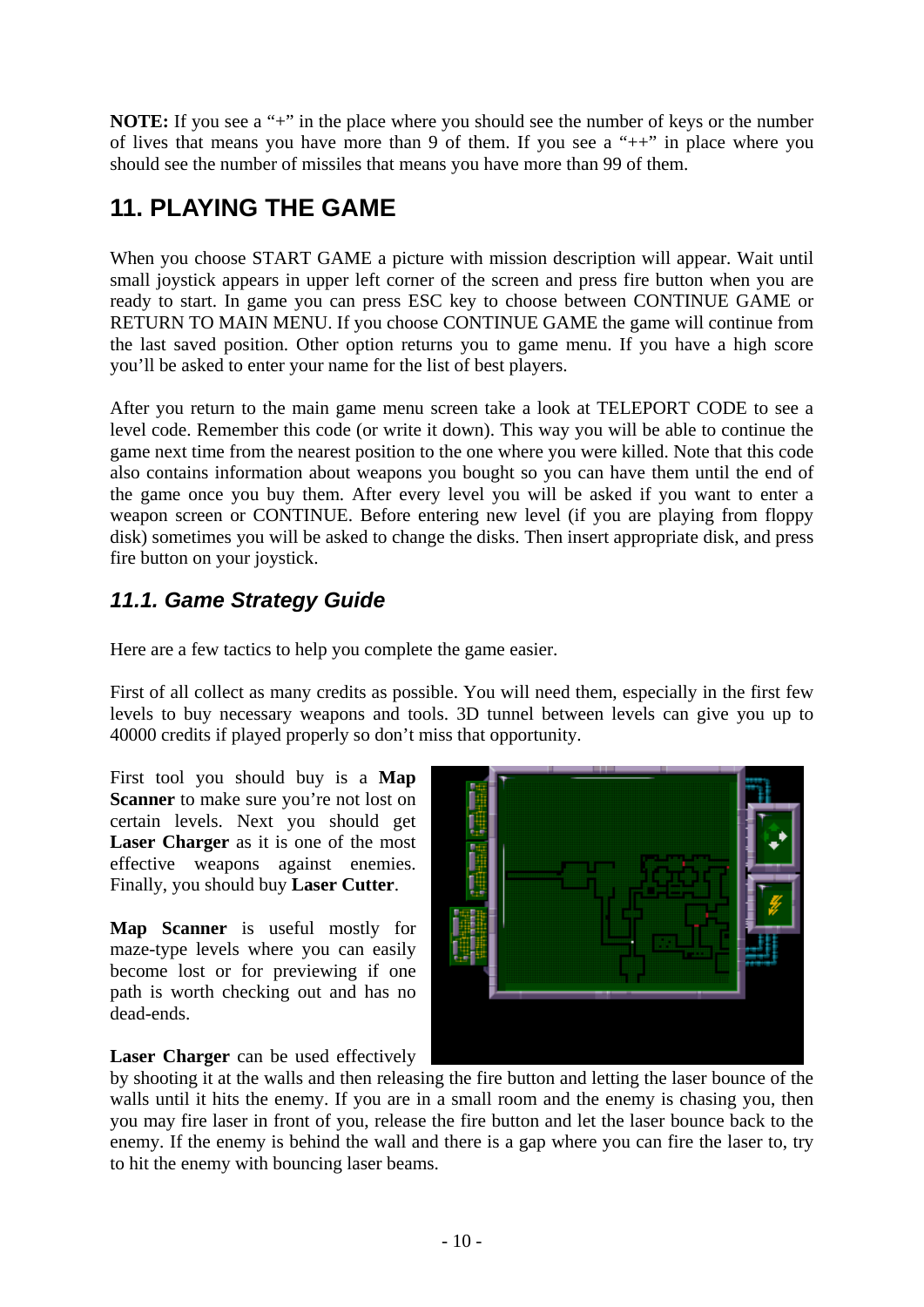Laser Cutter is generally not a good weapon against enemies. It is an essential tool without which you cannot cut through walls and therefore you cannot complete some levels. Such levels appear later in the game so you should plan to buy this tool at some point.

Be careful how you use your keys. Sometimes you will run out of them so, if possible, open doors behind which you will find more keys and don't open doors that obviously don't have anything useful behind. That way you'll ensure you never run out of keys. Some doors require keys with numbers and sometimes you will have to pass regular doors to get such keys.

On certain levels you may need to go to the other side of the wall where a lot of enemies are waiting for you. If you have enough rockets you may fire a few of them to clear the path before you go through. You may also use nuke if you have one.

Do not run into enemies. You can survive a few hits but they will drain your energy quickly. Rather, try a tactic to scroll a bit and shoot a few bullets so you have a "fire protection" in front of you all the time. Be careful when going "up" and "down" in open areas (without walls) because you have less display available due to screen proportions and enemy may jump on you faster. When you go "left" or "right" you have better visibility and therefore you will hit the enemy easier. Whenever you have a choice, rather choose to move left or right than up or down to stay safe at least until you clear the path.

On certain levels (e.g. level 1 and 2) your droid will slide due to "frozen" floor. Move carefully to avoid holes. Droid will also slide on oil spills on later levels.

Once you kill enemies in certain area they will not appear again (be careful - occasionally they may) so you may use that to clear the path you may have to go run through later.

Finally, if the game is too hard for you, try teleport codes and trainer version of the game.

### *11.2. 3D Tunnel Level*



After you have completed one sector, you'll get into bonus level. The sectors usually last a few levels. In the tunnel you have to pick up orange balls, which will be converted to credits. If you collect 99 of them bonus level automatically ends (that means that you have collected maximum credits). Also, try to avoid large vertical metal bars, because they will drain your energy.

Tunnel is just a bonus level, so if you explode or press ESC you will continue the game on next level (but then there will be no bonus credits!).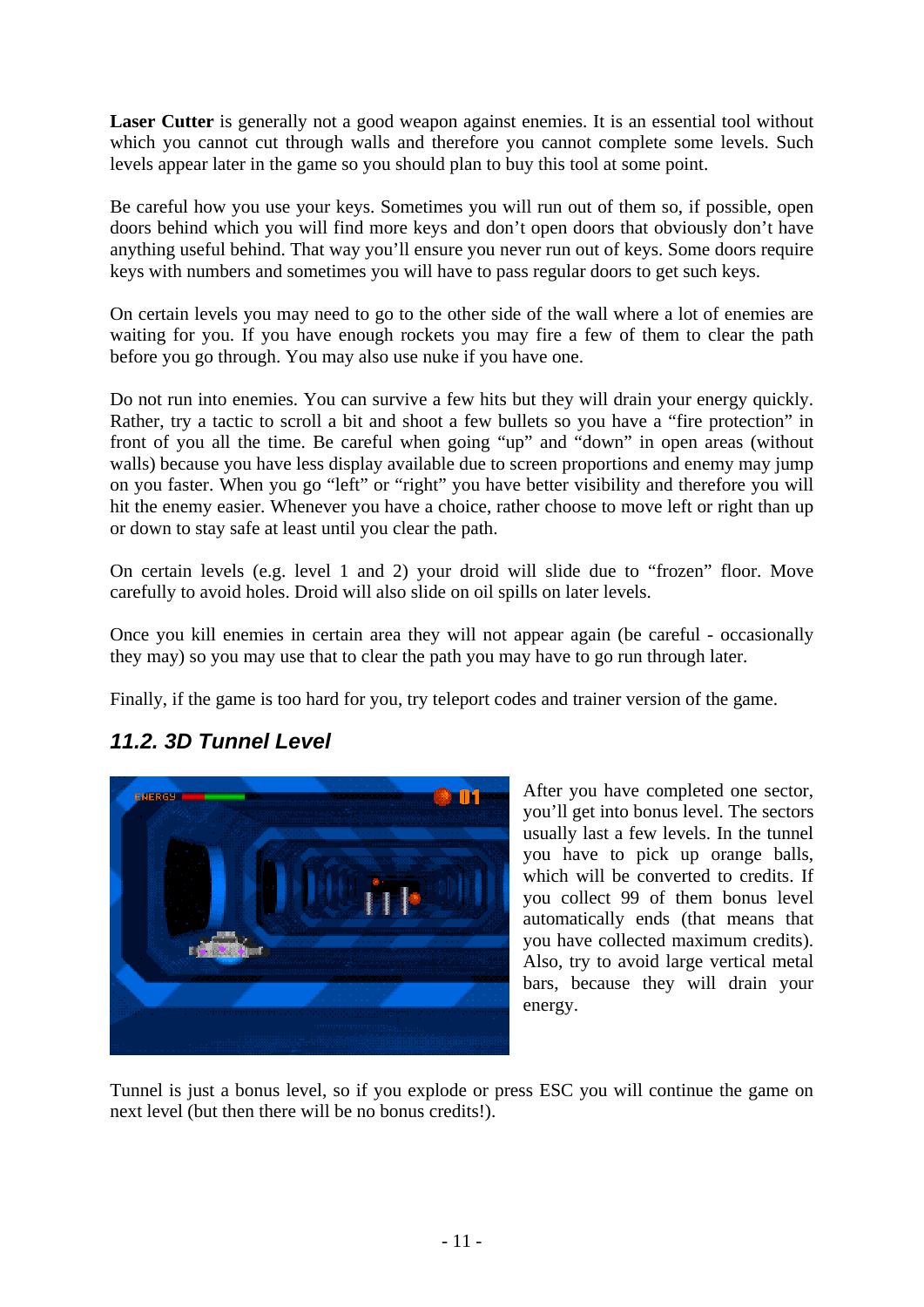## *11.3. Game Items*

In the game you'll see a lot of different tiles on the background. Here are the important ones:

### **CREDITS**



Credits are little plates that can be red, green or yellow and each has different value. With these credits (money) you can buy yourself weapons, lives, etc., on the weapon screen. Red plate is worth 10, green is worth 100 and blue is worth 1000 credits.

### **KEYS AND DOORS**



There are three types of keys. They can have value 1, 2 or 3 written underneath it, which represents a level of security doors. A key with no number underneath it is for the door with no number, a key with number 1 underneath it is for door 1, etc. If some door requires special key, the number of key required will be printed on the floor in front of the door. If there is no number then the door requires normal

key (the one without a number).

#### **ENERGY AND LIVES**



They can be collected on some levels. They can help you complete levels. If you have full energy you can spare the energy and return for it later.

#### **TELEPORTS**

They can teleport you to other part of the map. Note that on some levels there are one-way teleports, which means that you can't get back to place from which you have been teleported from with the same teleport. There are no special marks on one way teleports. You will have to discover them by experiment. Usually there is a pair of "connected" teleports which may be placed everywhere on a level.

#### **HOLES**



Beware! On some levels there are holes in which you can fall and lose your precious life.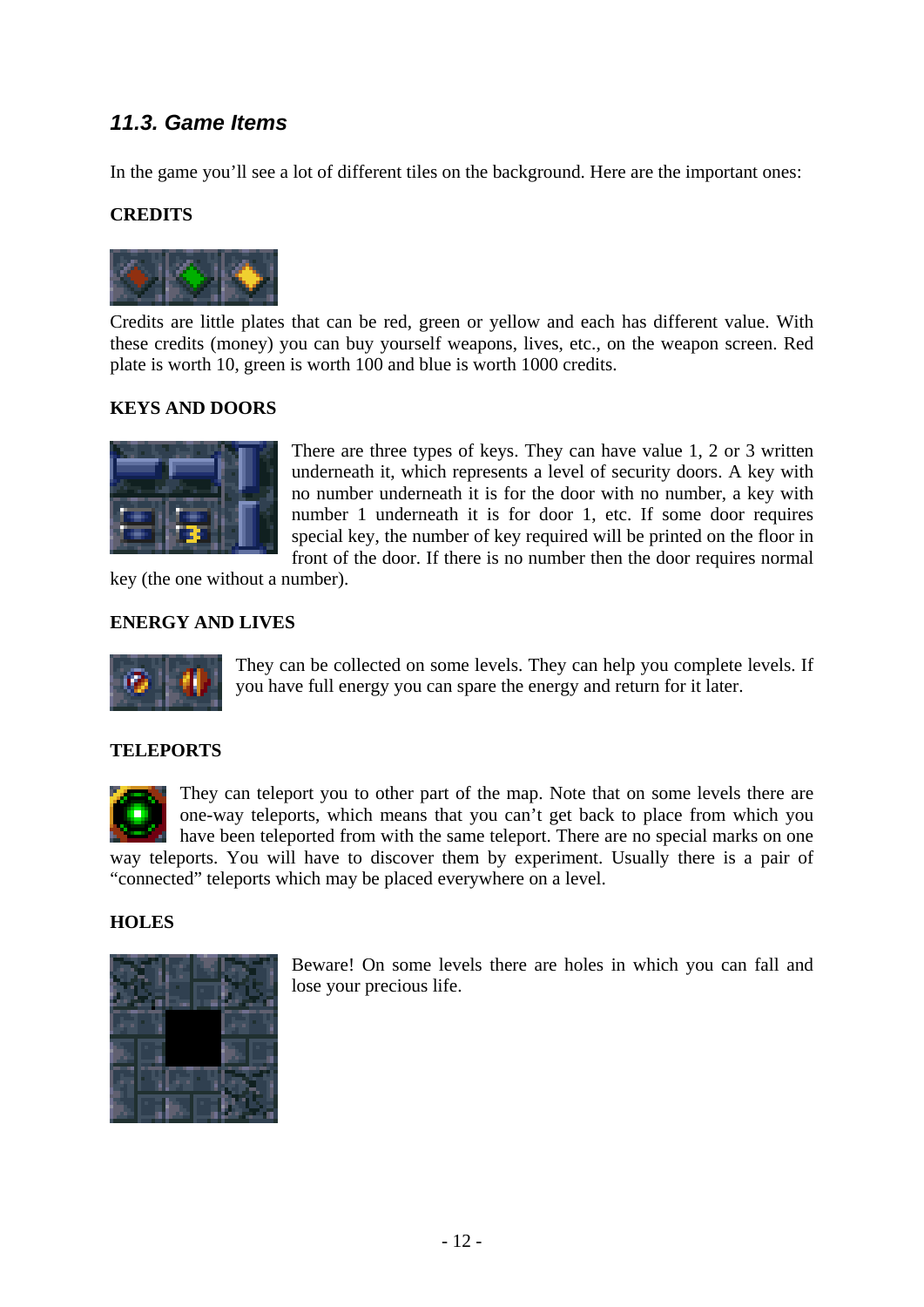### **CRACKED FLOOR**

On some levels you'll see a cracked floor. Don't move on it too much because it will completely break and down you go, losing your life and leaving a hole. Observe the difference between cracked floor which will break under your droid and damaged floor which will be solid. In most cases you can avoid stepping on these tiles.

#### **CRACKED WALLS**



You can destroy those walls by using LASER CUTTER. Sometimes this will be the only way of finishing a level. Except cracked walls on some levels you'll see credits that you can't collect, because they are

enclosed within walls. You'll have to find loose wall and destroy it using LASER CUTTER – it may not be visible at all so just go along the wall and shoot it.

#### **LANDING PAD**



Almost always at the end of the level you'll see a big "L" on the floor, which represents your destination. Sometimes you will not see L, but end of the level will be marked in some other way, for example with pointing arrows. These are points where you will meet your carrier to proceed to next level.

#### **NUKE**



On some levels you can pick up NUKE (HELP key) which when used eliminates everything on current screen except big enemies. It can be used only on same level where you picked it up (you can't transfer it to next level).

#### **MINE**



On some levels you will notice MINES. Do not step on them, because you'll instantly lose your life. Note that mines are dropped by special mine robots. They continue to drop mines until you destroy them - so destroy them as quick as possible

to ensure a clear path.